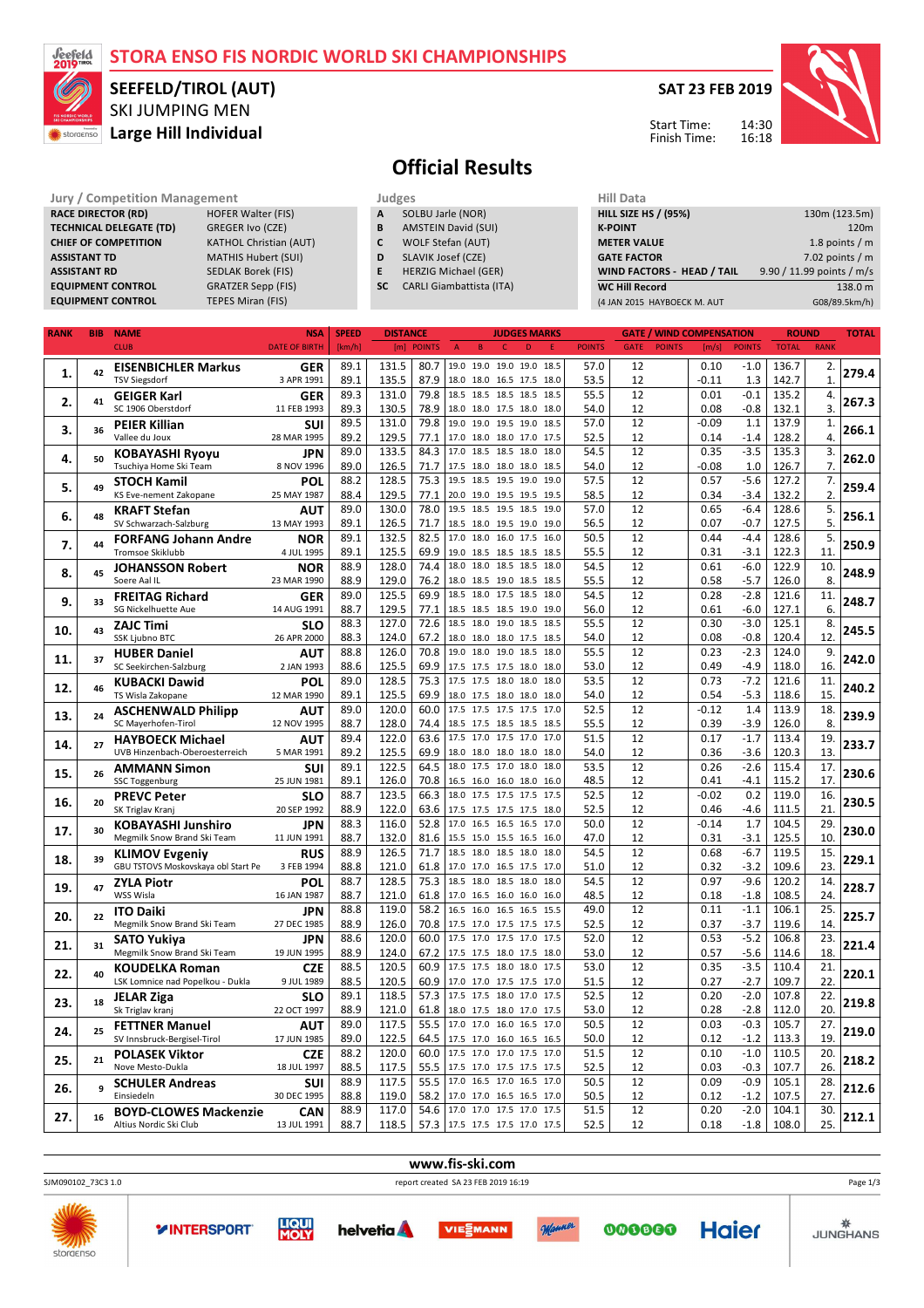**STORA ENSO FIS NORDIC WORLD SKI CHAMPIONSHIPS**



### SKI JUMPING MEN **SEEFELD/TIROL (AUT)**

**Storachso** Large Hill Individual

**SAT 23 FEB 2019**



14:30 16:18 Start Time: Finish Time:

# **Official Results**

| <b>RANK</b> | <b>BIB</b>     | <b>NAME</b>                               | <b>NSA</b>                | <b>SPEED</b><br><b>DISTANCE</b> |            | <b>JUDGES MARKS</b> |                             |              | <b>GATE / WIND COMPENSATION</b> |    |               | <b>ROUND</b> |               | <b>TOTAL</b> |               |              |             |       |
|-------------|----------------|-------------------------------------------|---------------------------|---------------------------------|------------|---------------------|-----------------------------|--------------|---------------------------------|----|---------------|--------------|---------------|--------------|---------------|--------------|-------------|-------|
|             |                | <b>CLUB</b>                               | <b>DATE OF BIRTH</b>      | [km/h]                          |            | [m] POINTS          | B.<br>$\mathsf{A}$          | $\mathsf{C}$ | D                               | E. | <b>POINTS</b> | <b>GATE</b>  | <b>POINTS</b> | [m/s]        | <b>POINTS</b> | <b>TOTAL</b> | <b>RANK</b> |       |
|             | 5              | <b>LEAROYD Jonathan</b>                   | <b>FRA</b>                | 89.1                            | 116.5      | 53.7                | 17.0 17.0 17.0 16.5 16.5    |              |                                 |    | 50.5          | 12           |               | $-0.20$      | 2.4           | 106.6        | 24.         |       |
| 28.         |                | Courchevel                                | 3 NOV 2000                | 88.8                            | 116.5      | 53.7                | 16.5 17.0 17.0 17.0 17.0    |              |                                 |    | 51.0          | 12           |               | 0.55         | $-5.4$        | 99.3         | 28.         | 205.9 |
| 29.         | 34             | <b>STJERNEN Andreas</b>                   | <b>NOR</b>                | 89.2                            | 124.5      | 68.1                | 18.0 18.0 18.5 17.5 18.0    |              |                                 |    | 54.0          | 12           |               | 0.18         | $-1.8$        | 120.3        | 13.         | 185.5 |
|             |                | Sprova IL                                 | 30 JUL 1988               | 89.1                            | 102.0      | 27.6                | 14.0 14.0 14.0 14.0 14.5    |              |                                 |    | 42.0          | 12           |               | 0.44         | $-4.4$        | 65.2         | 29.         |       |
| 30.         | 23             | <b>ZOGRAFSKI Vladimir</b>                 | <b>BUL</b>                | 88.4                            | 117.0      | 54.6                | 17.5 17.0 17.5 17.0 17.0    |              |                                 |    | 51.5          | 12           |               | 0.00         | 0.0           | 106.1        | 25.         | 106.1 |
|             |                | <b>NSA</b>                                | 14 JUL 1993               |                                 | <b>DSQ</b> |                     | SCE 4                       |              |                                 |    |               |              |               |              |               |              |             |       |
|             |                |                                           |                           |                                 |            |                     |                             |              |                                 |    |               |              |               |              |               |              |             |       |
|             |                |                                           |                           |                                 |            |                     | not qualified for 2nd round |              |                                 |    |               |              |               |              |               |              |             |       |
| 31.         | 32             | <b>AALTO Antti</b>                        | <b>FIN</b>                | 88.9                            | 117.5      | 55.5                | 17.0 17.5 17.0 17.0 17.0    |              |                                 |    | 51.0          | 12           |               | 0.25         | $-2.5$        | 104.0        | 31.         | 104.0 |
|             |                | Kiteen Urheilijat                         | 2 APR 1995                |                                 |            |                     |                             |              |                                 |    |               |              |               |              |               |              |             |       |
| 32.         | 35             | <b>WELLINGER Andreas</b><br>Sc Ruhpolding | <b>GER</b><br>28 AUG 1995 | 89.2                            | 119.5      | 59.1                | 15.5 15.5 15.5 16.0 16.0    |              |                                 |    | 47.0          | 12           |               | 0.30         | $-3.0$        | 103.1        | 32.         | 103.1 |
|             |                | <b>GRANERUD Halvor Egner</b>              | <b>NOR</b>                | 88.9                            | 116.5      | 53.7                | 15.5 15.0 14.5 14.5 14.5    |              |                                 |    | 44.0          | 12           |               | $-0.44$      | 5.3           | 103.0        | 33.         |       |
| 33.         | 38             | Asker Skiklubb                            | 29 MAY 1996               |                                 |            |                     |                             |              |                                 |    |               |              |               |              |               |              |             | 103.0 |
|             | 15             | <b>KOZISEK Cestmir</b>                    | <b>CZE</b>                | 88.8                            | 115.5      | 51.9                | 17.0 16.5 17.0 17.0 17.0    |              |                                 |    | 51.0          | 12           |               | 0.04         | $-0.4$        | 102.5        | 34.         |       |
| 34.         |                | LSK Lomnice nad Popelkou-DUKLA            | 9 NOV 1991                |                                 |            |                     |                             |              |                                 |    |               |              |               |              |               |              |             | 102.5 |
| 35.         | 28             | <b>LANISEK Anze</b>                       | <b>SLO</b>                | 88.7                            | 114.5      | 50.1                | 17.0 17.0 17.5 17.0 17.0    |              |                                 |    | 51.0          | 12           |               | 0.03         | $-0.3$        | 100.8        | 35.         | 100.8 |
|             |                | <b>Ssk Menges</b>                         | 20 APR 1996               |                                 |            |                     |                             |              |                                 |    |               |              |               |              |               |              |             |       |
| 36.         |                | <b>TKACHENKO Sergey</b><br>Ski Club VKO   | KAZ<br>8 JUN 1999         | 88.4                            | 115.5      | 51.9                | 17.0 16.0 16.5 17.0 17.0    |              |                                 |    | 50.5          | 12           |               | 0.32         | $-3.2$        | 99.2         | 36.         | 99.2  |
|             |                | <b>BICKNER Kevin</b>                      | <b>USA</b>                | 88.8                            | 115.0      | 51.0                | 17.0 16.5 16.5 16.5 16.5    |              |                                 |    | 49.5          | 12           |               | 0.34         | $-3.4$        | 97.1         | 37.         |       |
| 37.         | 19             | Norge Ski Club                            | 23 SEP 1996               |                                 |            |                     |                             |              |                                 |    |               |              |               |              |               |              |             | 97.1  |
|             | 3              | <b>LARSON Casev</b>                       | <b>USA</b>                | 88.7                            | 115.0      | 51.0                | 15.5 14.5 15.0 16.0 15.5    |              |                                 |    | 46.0          | 12           |               | 0.31         | $-3.1$        | 93.9         | 38.         |       |
| 38.         |                | Norge Ski Club                            | 16 DEC 1998               |                                 |            |                     |                             |              |                                 |    |               |              |               |              |               |              |             | 93.9  |
| 38.         |                | <b>EGLOFF Luca</b>                        | SUI                       | 89.4                            | 112.5      | 46.5                | 16.5 16.0 16.0 16.5 16.5    |              |                                 |    | 49.0          | 12           |               | 0.16         | $-1.6$        | 93.9         | 38.         | 93.9  |
|             |                | Grabserberg                               | 6 JUN 1995                |                                 |            |                     |                             |              |                                 |    |               |              |               |              |               |              |             |       |
| 40.         | 29             | <b>WOLNY Jakub</b><br>LKS Klimczok Bystra | POL<br>15 MAY 1995        | 88.6                            | 113.0      | 47.4                | 15.0 15.0 15.5 15.5 15.0    |              |                                 |    | 45.5          | 12           |               | 0.11         | $-1.1$        | 91.8         | 40.         | 91.8  |
|             |                | <b>INSAM Alex</b>                         | <b>ITA</b>                | 88.7                            | 112.0      | 45.6                | 16.0 15.5 16.0 16.0 16.0    |              |                                 |    | 48.0          | 12           |               | 0.28         | $-2.8$        | 90.8         | 41.         |       |
| 41.         | 14             | <b>GS FIAMME ORO</b>                      | 19 DEC 1997               |                                 |            |                     |                             |              |                                 |    |               |              |               |              |               |              |             | 90.8  |
|             | 4              | <b>KALINICHENKO Vitaliy</b>               | UKR                       | 88.3                            | 112.5      | 46.5                | 15.5 15.0 15.0 15.5 15.5    |              |                                 |    | 46.0          | 12           |               | 0.43         | $-4.3$        | 88.2         | 42.         | 88.2  |
| 42.         |                | Vorokhta Ski School                       | 9 AUG 1993                |                                 |            |                     |                             |              |                                 |    |               |              |               |              |               |              |             |       |
| 43.         | 13             | <b>TROFIMOV Roman Sergeevich</b>          | <b>RUS</b>                | 88.1                            | 109.5      | 41.1                | 15.5 15.5 15.0 16.0 15.5    |              |                                 |    | 46.5          | 12           |               | 0.13         | $-1.3$        | 86.3         | 43.         | 86.3  |
|             |                | Sdushor CSP N. Novgorod                   | 19 NOV 1989               |                                 |            |                     |                             |              |                                 |    |               |              |               |              |               |              |             |       |
| 44.         | 6              | <b>MALTSEV Kevin</b><br>Elva Skiclub      | <b>EST</b><br>4 JUL 2000  | 88.2                            | 112.5      | 46.5                | 16.5 16.0 16.5 16.5 16.5    |              |                                 |    | 49.5          | 12           |               | 1.03         | $-10.2$       | 85.8         | 44.         | 85.8  |
|             |                | <b>URLAUB Andrew</b>                      | <b>USA</b>                | 88.4                            | 110.5      | 42.9                | 15.5 16.0 15.5 16.5 16.0    |              |                                 |    | 47.5          | 12           |               | 0.46         | $-4.6$        | 85.8         | 44.         |       |
| 44.         | $\overline{2}$ | Flying Eagles Ski Club                    | 12 APR 2001               |                                 |            |                     |                             |              |                                 |    |               |              |               |              |               |              |             | 85.8  |
| 46.         | 17             | <b>VASSILIEV Dmitriv</b>                  | <b>RUS</b>                | 88.4                            | 107.0      | 36.6                | 16.0 15.0 15.5 16.0 16.5    |              |                                 |    | 47.5          | 12           |               | 0.14         | $-1.4$        | 82.7         | 46.         | 82.7  |
|             |                | GBU TSOVS Moskovskaya obl MBU SSHOR       | 26 DEC 1979               |                                 |            |                     |                             |              |                                 |    |               |              |               |              |               |              |             |       |
| 47.         | 8              | <b>COLLOREDO Sebastian</b>                | <b>ITA</b>                | 88.2                            | 106.5      | 35.7                | 16.0 16.0 17.0 16.0 16.5    |              |                                 |    | 48.5          | 12           |               | 0.55         | $-5.4$        | 78.8         | 47.         | 78.8  |
|             |                | <b>GS FIAMMEGIALLE</b>                    | 9 SEP 1987                |                                 | 103.5      | 30.3                | 16.0 15.5 16.0 16.0 16.5    |              |                                 |    | 48.0          | 12           |               | 0.05         |               | 77.8         | 48.         |       |
| 48.         | 12             | <b>NOUSIAINEN Eetu</b><br>Puijo Ski club  | <b>FIN</b><br>29 APR 1997 | 88.8                            |            |                     |                             |              |                                 |    |               |              |               |              | $-0.5$        |              |             | 77.8  |
|             |                | <b>VANCURA Tomas</b>                      | <b>CZE</b>                | 88.3                            | 100.0      | 24.0                | 16.0 15.0 15.5 16.0 16.0    |              |                                 |    | 47.5          | 12           |               | 0.17         | $-1.7$        | 69.8         | 49.         |       |
| 49.         | 11             | TJ Dukla Liberec                          | 10 SEP 1996               |                                 |            |                     |                             |              |                                 |    |               |              |               |              |               |              |             | 69.8  |
| 50.         | 10             | <b>MAATTA Jarkko</b>                      | <b>FIN</b>                | 88.7                            | 98.0       | 20.4                | 14.5 14.0 14.5 14.5 15.0    |              |                                 |    | 43.5          | 12           |               | $-0.23$      | 2.8           | 66.7         | 50.         | 66.7  |
|             |                | Kainuun Hiihtoseura                       | 28 DEC 1994               |                                 |            |                     |                             |              |                                 |    |               |              |               |              |               |              |             |       |

SCE 4 : SUIT